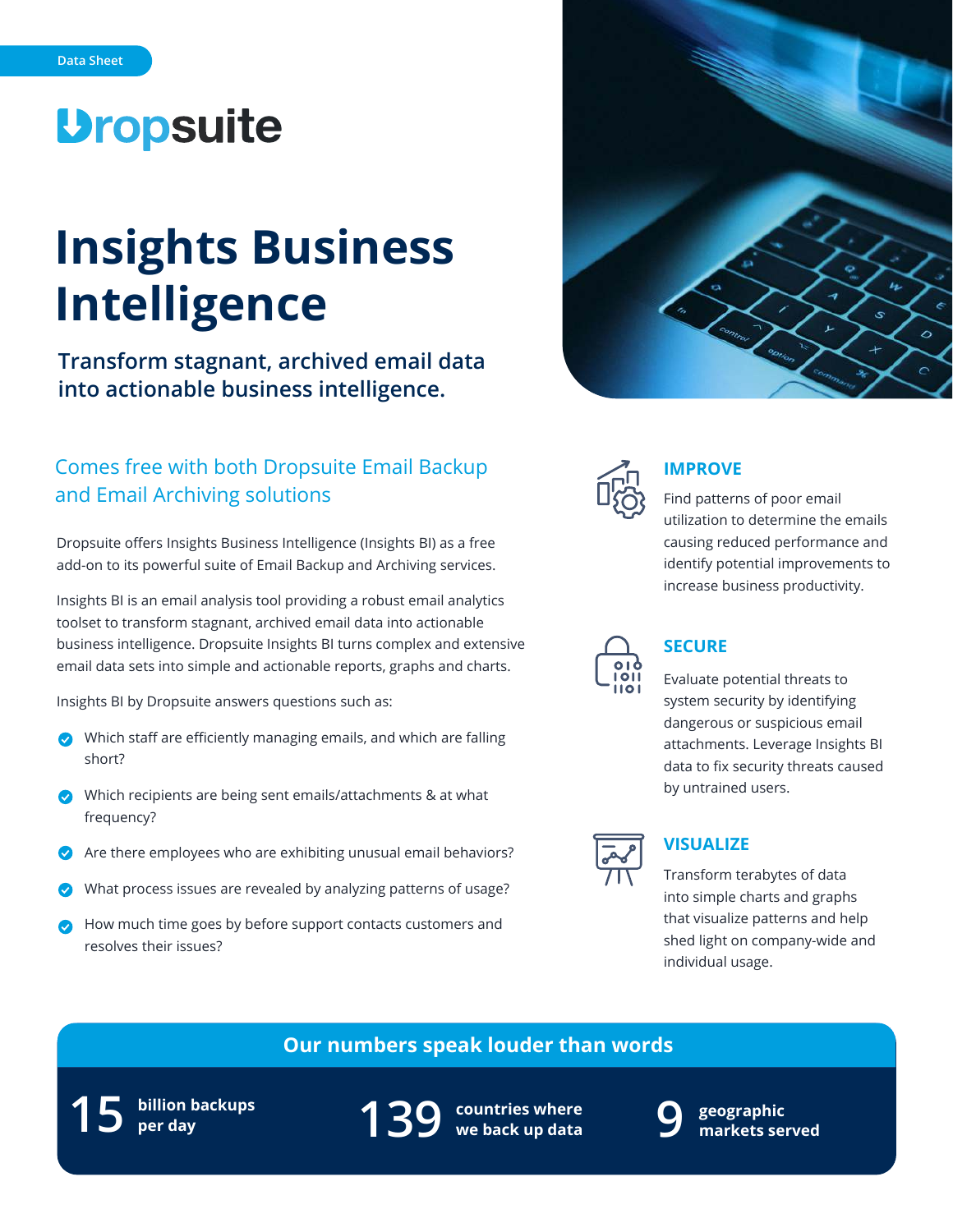#### **EMAIL VOLUME ANALYSIS**

- Provides visual graphs
- Highlight unusual highs or lows in email volume
- Determine patterns of unusual use
- Identify and correct issues causing spikes in activity



### **TOP CONTACTS IDENTIFICATION**

- Identify contacts overburdened or underwhelmed with email data
- Determine which email data should get to whom
- Reveal modification needs to improve performance

| Search User                | <b>Top Internal Contacts</b><br>bob@dropmypc.com | 30% | <b>Top External Contacts</b><br>herry@imtech.com | 42%            |
|----------------------------|--------------------------------------------------|-----|--------------------------------------------------|----------------|
| User                       |                                                  |     |                                                  |                |
| <b>All User</b>            | Internal<br>External                             |     |                                                  |                |
| 1.bob@dropmypc.com         |                                                  |     |                                                  |                |
| 2.ryan@dropmypc.com        | 1. bob@dropmypc.com                              |     | 23.02K                                           | (30%)          |
| 3.sales@dropmypc.com       | 2. ryan@dropmypc.com                             |     | 11.26K                                           | (20%)          |
| 4.ryan@dropmyserver.com    | 3. carl@dropmypc.com                             |     | 8.89K                                            | (1096)         |
| 5.carl@dropmypc.com        | 4. emma@dropmypc.com                             |     | 6.23K                                            | (8.2K)         |
| 6.carl@gmail.com           | 5. ryan@dropmyserver.com                         |     | 3.02K                                            | (7%)           |
| 7.makeing@dropmypc.com     | 6. thomas@dropmypc.com                           |     | 2.26K                                            | (6%)           |
| 8.thomas@dropmypc.com      | 7. smith@dropmypc.com                            |     | 1.89K                                            | (5%)           |
| 9.ryan@dropmyserver.com    | 8. jenny@dropmypc.com                            |     |                                                  | (2.3%)<br>934  |
| 10.smith@dropmypc.com      | 9. evan@dropmyserver.com                         |     |                                                  | 721<br>(296)   |
| 1-10 of 34<br>Prev<br>Next | 10 steve@dropmypc.com                            |     |                                                  | (1.696)<br>667 |

## **CUSTOMIZE & CURATE**

- Customize every report
- **O** Drill deeper into individual data sets
- **C** Find specific email usage patterns
- $\bullet$  Set custom time and date ranges
- $\bullet$  Set reporting levels from the entire organization, down to a unique individual

#### **ATTACHMENTS**

- Evaluate quantity and size of attachments from various levels
- Monitor attachments, whether they are sent internally or externally
- Determine which attachments strain your email systems
- Monitor, detect, and catch data leaks by domain
- Allow data and IP protection through graphical representation
- Identify improvements to reduce large attachment usage



### **TIME SENDING EMAILS**

- Determine individual/group hours spent sending emails
- Monitor employee working hours in email send times to promote work-life balance
- Identify patterns of unusual activity, such as unusual email send times
- Catch spammers or hackers using your email systems to send illicit messages by identifying unusual activity
- Track multi-geo tenants and display global time zone reports